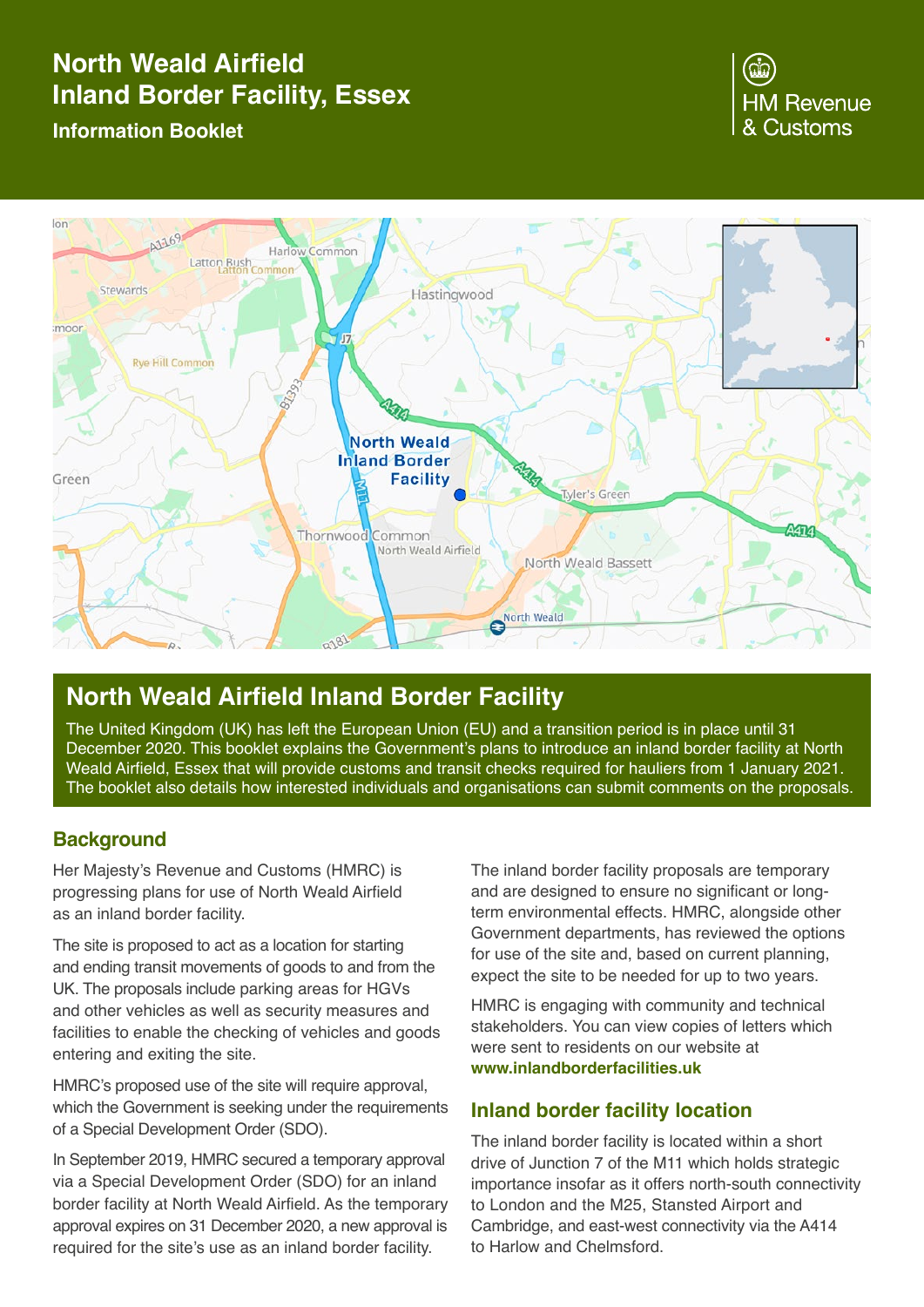# **How to comment on the proposals**

This booklet provides information about the Government's proposals for the North Weald Airfield Inland Border Facility.

If you would like to submit comments about the North Weald Airfield Inland Border Facility proposal, please complete a feedback form and post to: Freepost Inland Border Facilities

Details about how the inland border facility will operate can also be viewed on our website at **[www.inlandborderfacilities.uk](http://www.inlandborderfacilities.uk)** where you can also provide your comments on the proposals online.

# **Why do we need inland border facilities?**

Her Majesty's Revenue and Customs (HMRC) and the Department for Transport (DfT) are engaging with interested individuals and organisations to explain the need for inland border facilities at locations across the country. Our dedicated website **[www.inlandborderfacilities.uk](http://www.inlandborderfacilities.uk)** sets out further details of the inland border facilities that will provide customs checks required for hauliers from 1 January 2021.

The current rules on trade, travel, and businesses for the EU and UK continue to apply during the transition period until new rules are brought into effect from 1 January 2021.

The new rules will require additional customs and transit checks. Where there is no space at ports for new border infrastructure, the Government proposes to build new inland border facilities where these checks and other activities will take place.



*\*Site boundary may be subject to further refinement in due course. Updates will be provided on the project website.*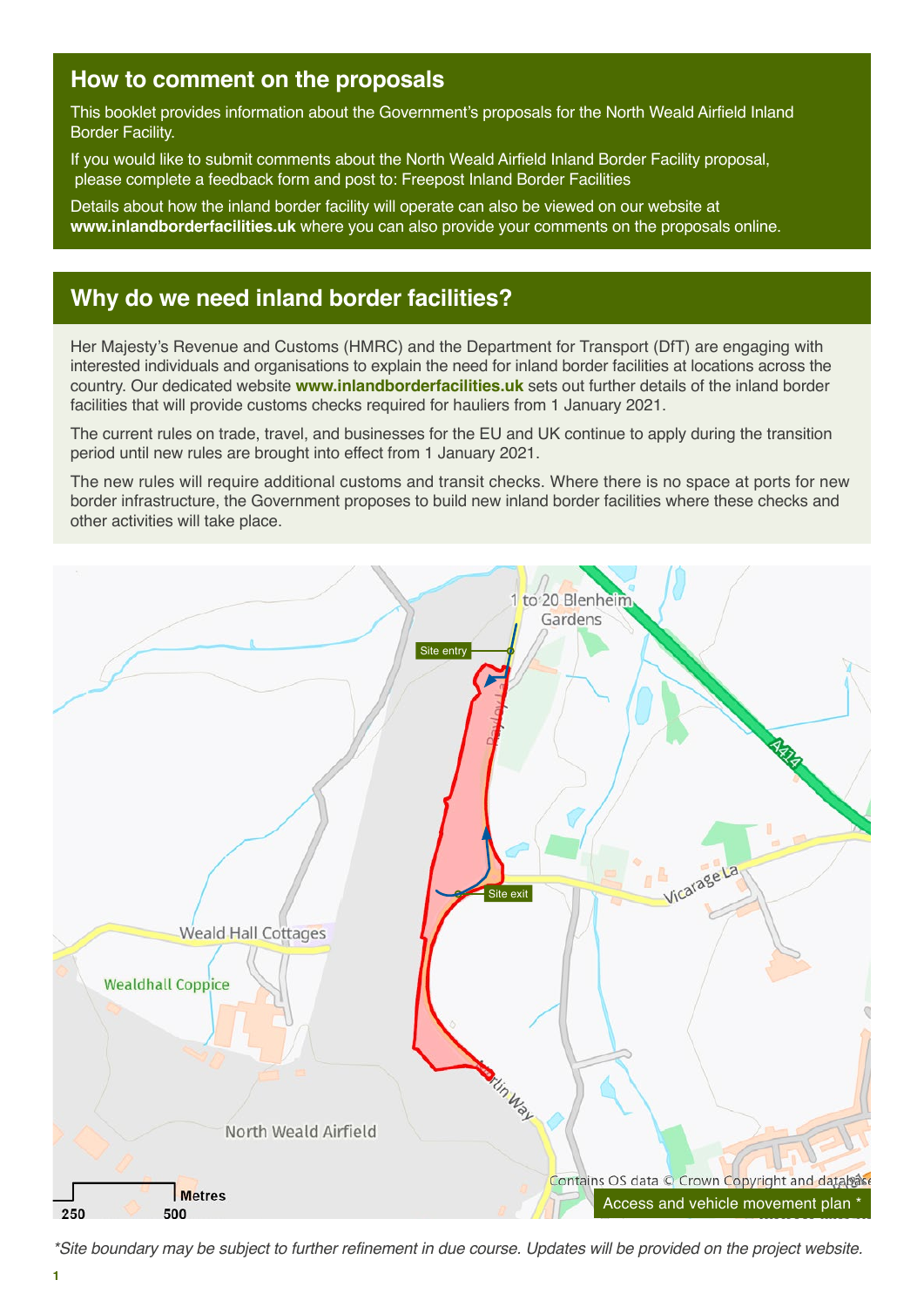

# **Highways and transport**

### **Traffic management**

By providing additional customs clearance capacity, the North Weald Airfield Inland Border Facility will help facilitate the flow of trade and support strategic traffic management in Essex. As part of the proposals, the number of HGVs that can be stationed at the North Weald site at any one time will be limited to 53.

Traffic impacts on the local and Strategic Road Network are being assessed and managed in conjunction with local and national stakeholders. When the site is operational, monitoring and reporting of potential traffic effects on neighbouring roads caused by vehicles travelling to and from the North Weald Airfield Inland Border Facility may be carried out, if required. Where necessary, mitigation would be implemented through a Traffic Management Plan (TMP).

## **Traffic modelling**

Initial strategic traffic modelling assessments have taken place which indicate there are expected to be no significant impacts as a result of the proposals for the North Weald Inland Border Facility.

An Operational Management Plan (OMP) is being developed which includes contingency measures to protect the local roads and Strategic Road Network in the event of accidents and delays.

### **Traffic flow & access**

#### Directing vehicles to the inland border facility

Most HGVs travelling to the site will access the site from the north, exiting the M11 at junction 7 onto the A414.

HGVs travelling from south east England, central northern England, the East Midlands and the M40 corridor will exit the M25 at junction 27 onto the M11, before exiting onto the A414 at junction 7.

#### From Hertfordshire, northern Essex and Suffolk

HGVs travelling from Hertfordshire will travel to the site on the A10 before exiting onto the A414 north of Hoddesdon.

HGVs travelling from northern Essex and Suffolk will access the site from the east, travelling to the site on the A12 then exiting onto the A414 south of Chelmsford.

# **Prominent road signage**

There will be prominent road signage from and to the Dover ports that directs HGV drivers to the inland border facility entrance.

There will also be signs outside the site entrance to advise hauliers about the use of site facilities and providing site contact details.

# **Entry and exit points at the facility**

There will be separate entry and exit points to the site. Egress will be from Merlin Way, approximately 150 metres south-west of the Rayley Lane / Vicarage Lane / Merlin Way roundabout, whilst access will be from Rayley Lane, approximately halfway between this roundabout and the A414 Canes Lane / Rayley Lane roundabout.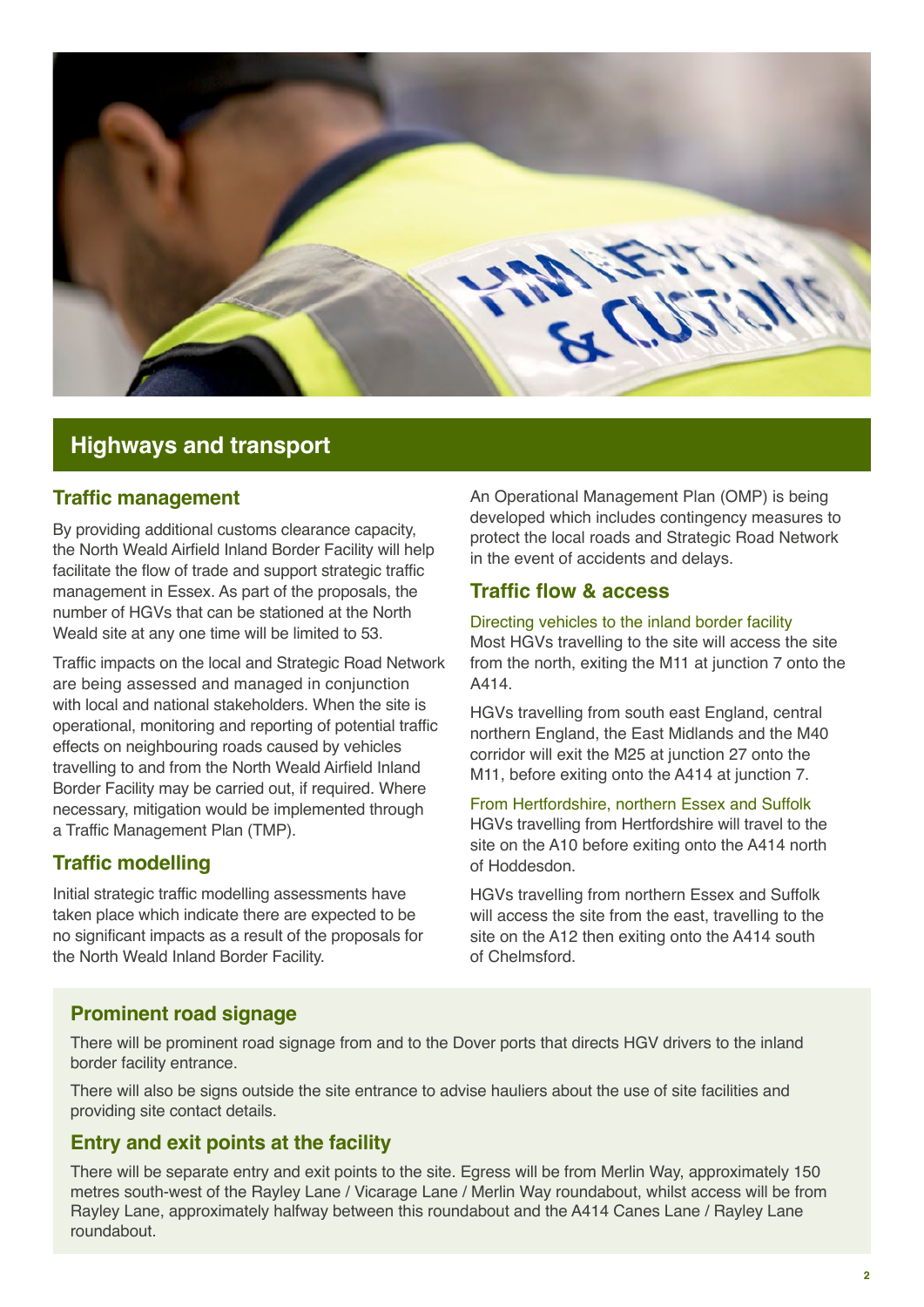**As part of the site-specific proposals for the inland border facility, environmental studies continue to be carried out and relevant bodies, including the Environment Agency, Natural England and Historic England continue to be engaged about the use of the site.**

The inland border facility proposals are temporary and are designed to ensure no significant or long-term environmental effects. HMRC, alongside other Government departments, has reviewed the options for use of the site and, based on current planning, expect the site to be needed for up to two years.

Given the temporary nature of the inland border facilities, reinstatement plans will be prepared for approval which can be implemented when any inland border facility activities cease.

As part of the SDO approval, a study of the likely environmental effects will be produced. This study will have consideration of air quality, cultural heritage, landscape and visual effects, biodiversity, road drainage and water, and noise. The report will also consider geology and soils, material assets and waste, population and health, and climate.

Initial air quality modelling has taken place which indicates that the operation of the site will not adversely impact either the Epping Forest Special Area of Conservation (SAC) or the Site of Special Scientific Interest (SSSI).

# **Biodiversity**

Potential scheme impacts on local biodiversity are being assessed through a number of ecological studies. Where impacts are identified, appropriate mitigation will be implemented to ensure no adverse effects on local biodiversity.

The ecological studies being undertaken include an analysis of the habitats on the site and studies of protected species.



### **Covid-19 readiness**

To limit risks from the Covid-19 virus, there will be hot and cold running water, hand cleaning facilities and provision of drinking water.

The site has been designed taking social distancing into consideration, and the latest Government guidelines on Covid-19 will be followed in all circumstances.



### **How the site will operate**

Subject to approval, the site will become operational from 1 January 2021 with HMRC responsible for site activities. The site would be managed by an appointed contractor.

Approximately 60 full time staff are expected to be on site in shift patterns and there will be parking provisions and welfare facilities provided for them. These figure are indicative and exact numbers will be confirmed in due course.

The site will operate 24 hours a day, 7 days a week.

Site staff would include fully trained security personnel, and emergency response staff. Closed circuit television cameras (CCTV) are positioned across the site to monitor site activities.

After entering the site, HGVs will visit the Vehicle Entry Check Point before being directed to a vacant HGV space. From there, the HGVs will undertake customs and transit checks as required. During processing, HGV drivers must remain on the site. Once the checks have been completed, the HGVs will leave the site to continue on their journeys.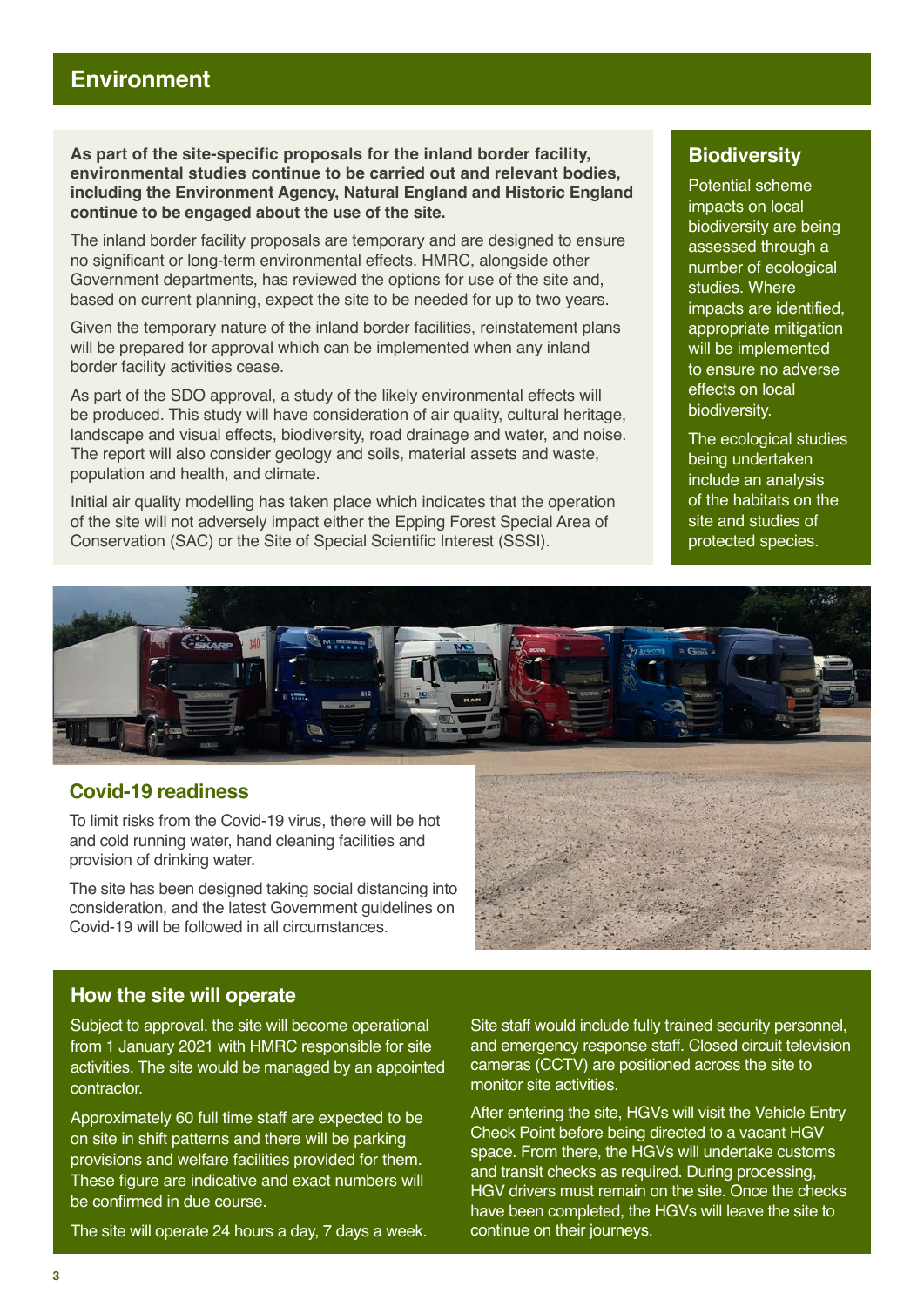# **Approval for the site will be sought under the requirements of a Special Development Order (SDO).**

An SDO was laid in Parliament on 3 September 2020 (The Town and Country Planning (Border Facilities and Infrastructure) (EU Exit) (England) Special Development Order 2020) and came into force on 24 September.

The legislation provides for the granting of temporary approval to Government departments, to provide facilities in specified local authority areas for the stationing and processing of HGVs entering or exiting the UK. It also allows for the provision of associated temporary facilities and infrastructure.

The legislation specifies that the facilities will cease operation prior to 31 December 2025, although based on current planning the North Weald site is only expected to be needed for up to two years.

The 2020 SDO includes four sections and can be viewed at **[www.legislation.gov.uk/uksi/2020/928/](http://www.legislation.gov.uk/uksi/2020/928/schedule/2/made) [schedule/2/made](http://www.legislation.gov.uk/uksi/2020/928/schedule/2/made)** 

# **Next steps**

#### **The submission of a site-specific proposal is required under Article 4 (Relevant Approvals) of the 2020 SDO statutory instrument.**

A number of separate documents are required as part of the planning submission:

- Site boundary plans
- Site access plans
- Confirmation of site duration use
- A report considering the likely environmental effects and appropriate mitigation proposals
- A Transport Statement
- An Engagement Report
- A Planning Statement (including a description of the proposed development and its intended uses, planning context, application of relevant national and local planning policies, assessment of the relevant planning issues and any other material considerations which are relevant, along with compliance with Human Rights and Equalities Legislation).

Further subsequent details will also be needed to be submitted, following the Article 4 submission, including:

- A Construction Management Plan
- An Operational Management Plan
- A Scheme of Restoration



#### **Stakeholder Engagement**

HMRC has been engaging with a range of national and local stakeholders regarding the proposals for North Weald Airfield Inland Border Facility, including with the local community.

You can view copies of letters sent to residents regarding the proposals on our website at: **[www.inlandborderfacilities.uk](http://www.inlandborderfacilities.uk)**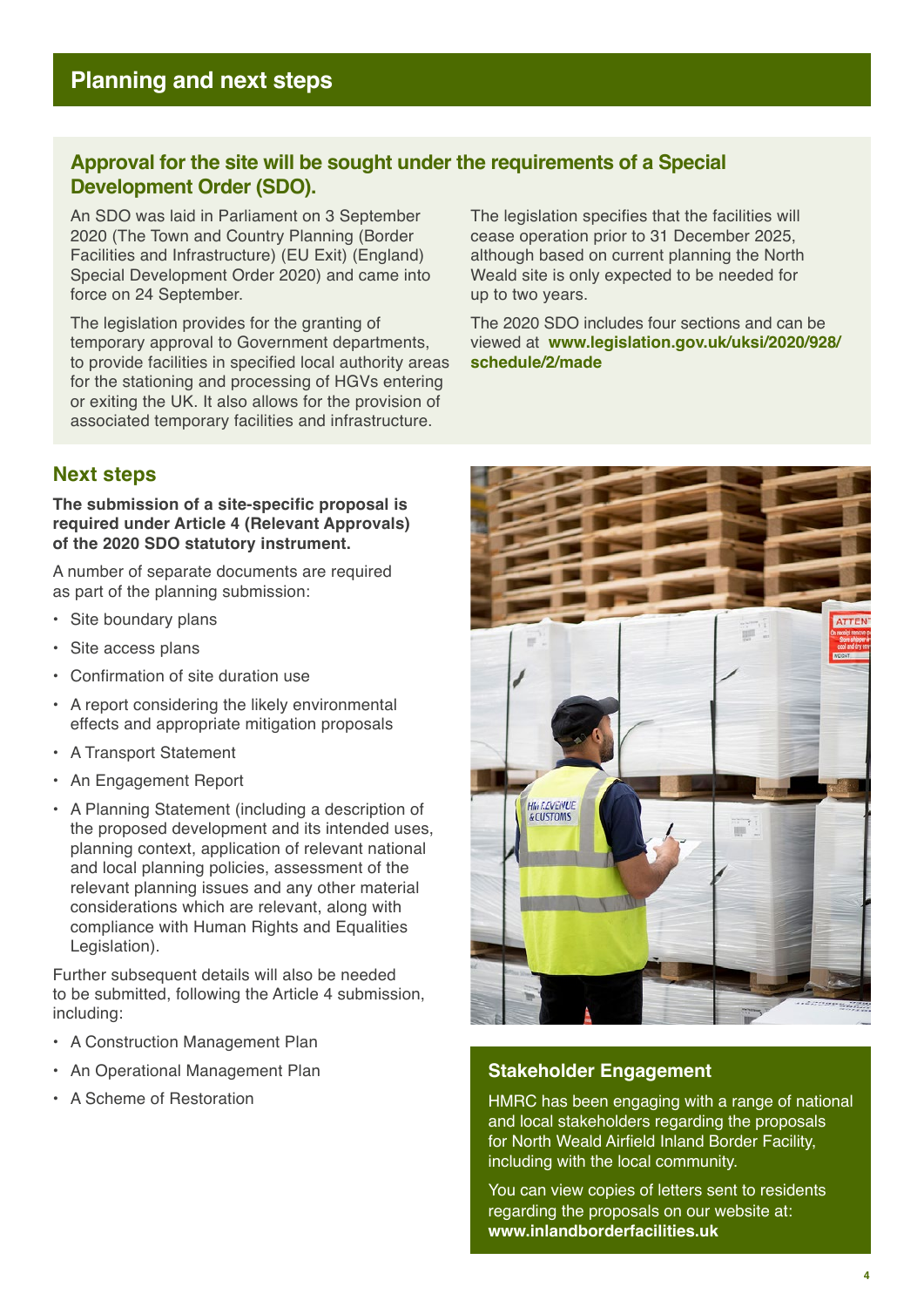# **Questions and answers**

#### **What is the role of the inland border facility?**

The site is proposed to act as a location for starting and ending transit movements of goods to and from the UK. Each location includes parking areas for HGVs and other vehicles as well as security measures and facilities to enable the checking of vehicles entering and exiting the sites. There are also temporary office buildings, staff and driver welfare amenities.

#### **Why this location? Why is a site needed in Essex when most of the traffic is headed for Kent?**

North Weald Airfield is located within a short drive of junction 7 of the M11 which holds strategic importance as it offers north-south connectivity to London and the M25, Stansted Airport and Cambridge, and east-west connectivity via the A414 to Harlow and Chelmsford.

#### **Will the operation of the site impact local communities?**

The site is not located directly alongside residential properties. HGVs that access the site will also not pass by residential properties. The site manager would be contactable by local residents should there be any adverse impacts.

#### **What is the capacity of the site?**

The proposed operations are expected to require up to 53 HGV spaces. These figures are indicative and exact numbers will be confirmed within the proposals.

#### **How have the proposals changed when compared to the 2019 planning permission?**

When compared to the 2019 planning permission, the current proposals have evolved in a number of ways, including as follows:

- Provision of an inspection shed, to enable the on-site inspection of HGVs
- The entry and exit points to the site have been reversed. Egress will now be from Merlin Way, approximately 150 metres south-west of the Rayley Lane / Vicarage Lane / Merlin Way roundabout, with access from Rayley Lane, approximately halfway between this roundabout and the A414 Canes Lane / Rayley Lane roundabout
- Additional driver welfare facilities, including air conditioned accommodation with seated waiting area, drinking facilities and toilet facilities

#### **Will the site have an impact on air quality locally?**

Initial air quality modelling has taken place which indicates that the operation of the site will not adversely impact either the Epping Forest Special Area of Conservation (SAC) or Site of Special Scientific Interest (SSSI).

#### **How many staff are expected on site?**

Approximately 60 full time staff are expected on site in shift patterns and there will be parking provisions and welfare facilities provided for them onsite. These figures are indicative and exact numbers will be confirmed in due course.

#### **What type of vehicles are expected to use the inland border facility?**

The inland border facility will be used by HGVs, cars and vans, including staff vehicles.

#### **Are refrigerated vehicles expected at the inland border facility?**

Provision is being made for refrigerated vehicles. No idling will be permitted by refrigerated vehicles as engines of all stationary vehicles must be switched off while on site.

#### **Will vehicles be inspected at the inland border facility?**

There will be inspection bays on site and the time required for each HGV check (excluding physical inspection) is expected to be a maximum of two hours. If a physical examination is required, an inspection may take up to eight hours.

#### **Will goods be unloaded at the inland border facility?**

There are examination facilities on site, and it is anticipated that some goods that are brought to the site will need a physical examination.

#### **Will there be any hazardous materials brought on to the inland border facility?**

An Operational Management Plan (OMP) will be developed for the inland border facility which will explain how the site will be managed and operated safely, including in relation to any hazardous materials.

#### **What impact will the site have on the operation of the airfield?**

The inland border facility only comprises small part of the airfield located at its north eastern edge. As the inland border facility is located away from other operational uses on the airfield there will be no adverse impacts. Engagement in ongoing with the airfield's management, and relevant stakeholders.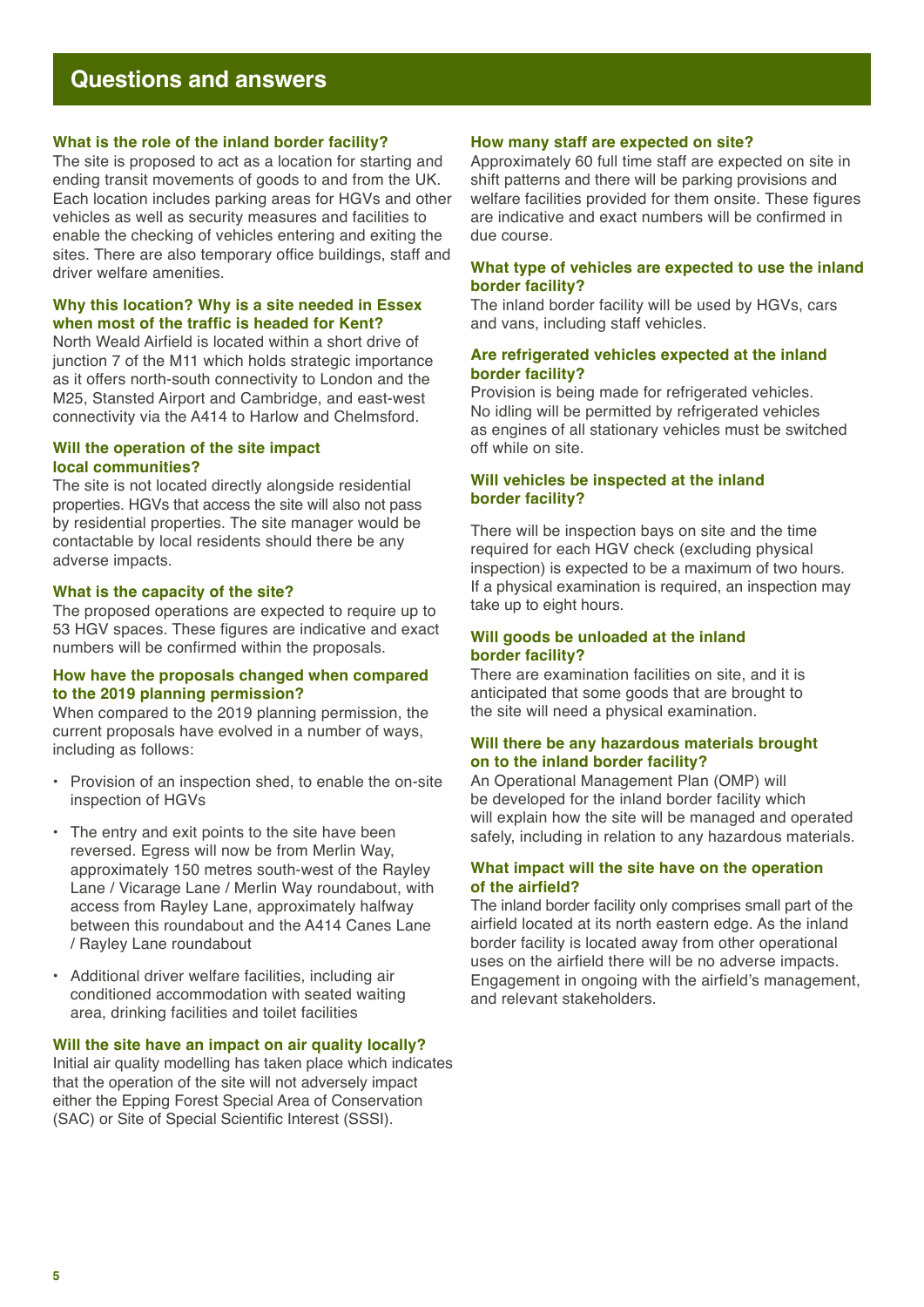# **Further information**

The Government announced its plans for new border infrastructure on 12 June 2020. You can view details of this announcement and follow the relevant links to find out more about the transition period and the Government's plans for new border infrastructure via the web page below:

**[www.gov.uk/government/news/government-accelerates-border-planning-for-the-end-of-the](http://www.gov.uk/government/news/government-accelerates-border-planning-for-the-end-of-the-transition-period)[transition-period](http://www.gov.uk/government/news/government-accelerates-border-planning-for-the-end-of-the-transition-period)** 

# **Privacy statement**

The following is to explain your rights and give you the information you are entitled to under the General Data Protection Regulation 2016 and Data Protection Act 2018.

#### **1. Data controllers and prosessors**

Her Majesty's Revenue and Customs (HMRC) and Department for Transport (DfT) are the data controllers. Data Protection Officers can be contacted at:

- DfT: dataprotectionofficer@dft.gov.uk
- HMRC: advice.dpa@hmrc.gov.uk

#### **2. Why we are collecting the data**

Your personal data is being collected to support the Inland Border Facilities Special Development Order (SDO) planning submissions.

To support site specific planning proposals for new inland border facilities from the 1 January 2021, stakeholder engagement is required. To ensure that proposals have been considered and informed by the engagement process, Article 4(2)(j) of the Town and Country Planning (Border Facilities and Infrastructure)(EU Exit) England Special Development Order 2020 requires that a report summarising the engagement with stakeholders is submitted to the Secretary of State as part of the approval process.

As part of this stakeholder engagement process you are being invited to participate via a contact form and website equivalent. Although we are not specifically asking for your personal data as part of this you may provide your name and contact details so we can contact you. You do not have to give us any personal information to participate in the stakeholder engagement process but any personal data you do provide will be used for this purpose only.

#### **3. Legal basis for processing the data**

The data protection legislation sets out when we are lawfully allowed to process your data. The lawful basis that applies to this processing is that it is necessary for the performance of a task carried out in the public interest in accordance with Article 6(1)(e).

#### **4. With whom we will be sharing the data**

Ministry of Housing, Communities and Local Government (MHCLG), Department for Environment, Food & Rural Affairs (Defra), Department for Business, Energy & Industrial Strategy (BEIS), Border Protocol Delivery Group (BPDG) and any external department consultants are the data handlers.

#### **5. For how long we will keep the personal data, or criteria used to determine the retention period.**

Your personal data will be held for three months following the completion of the dissertation and then securely destroyed.

#### **6. Your rights, e.g. access, rectification, erasure**

The data we are collecting is your personal data, and you have rights that affect what happens to it. You have the right to:

- a. know that we are using your personal data
- b. see what data we have about you
- c. ask to have your data corrected, and to ask how we check the information we hold is accurate
- d. complain to the ICO (see below)

#### **7. Sending data overseas**

The feedback form is being hosted by Survey Monkey which has data centres in the US, Ireland, and Canada. HMRC and DfT have taken all necessary precautions to ensure that your rights in terms of data protection will not be compromised by this.

#### **8. Automated decision making**

We will not use your data for any automated decision making.

#### **9. Storage, security and data management**

Following the close of the stakeholder engagement process, your personal data will be moved from Survey Monkey to a secure Government IT system.

#### **10. Complaints and more information**

When we ask you for information, we will keep to the law, including the Data Protection Act 2018 and General Data Protection Regulation. If you are unhappy with the way HMRC and DfT have acted, you can make a complaint:

- https://www.gov.uk/government/organisations/department-fortransport/about/complaints-procedure
- https://www.gov.uk/complain-about-hmrc

If you are not happy with how we are using your personal data, you should first contact dataprotectionofficer@dft.gov.uk or advice.dpa@hmrc.gov.uk

If you are still not happy, or for independent advice about data protection, privacy and data sharing, you can contact:

The Information Commissioner's Office, Wycliffe House, Water Lane, Wilmslow, Cheshire. SK9 5AF

Telephone: 0303 123 1113 or 01625 545 745 https://ico.org.uk